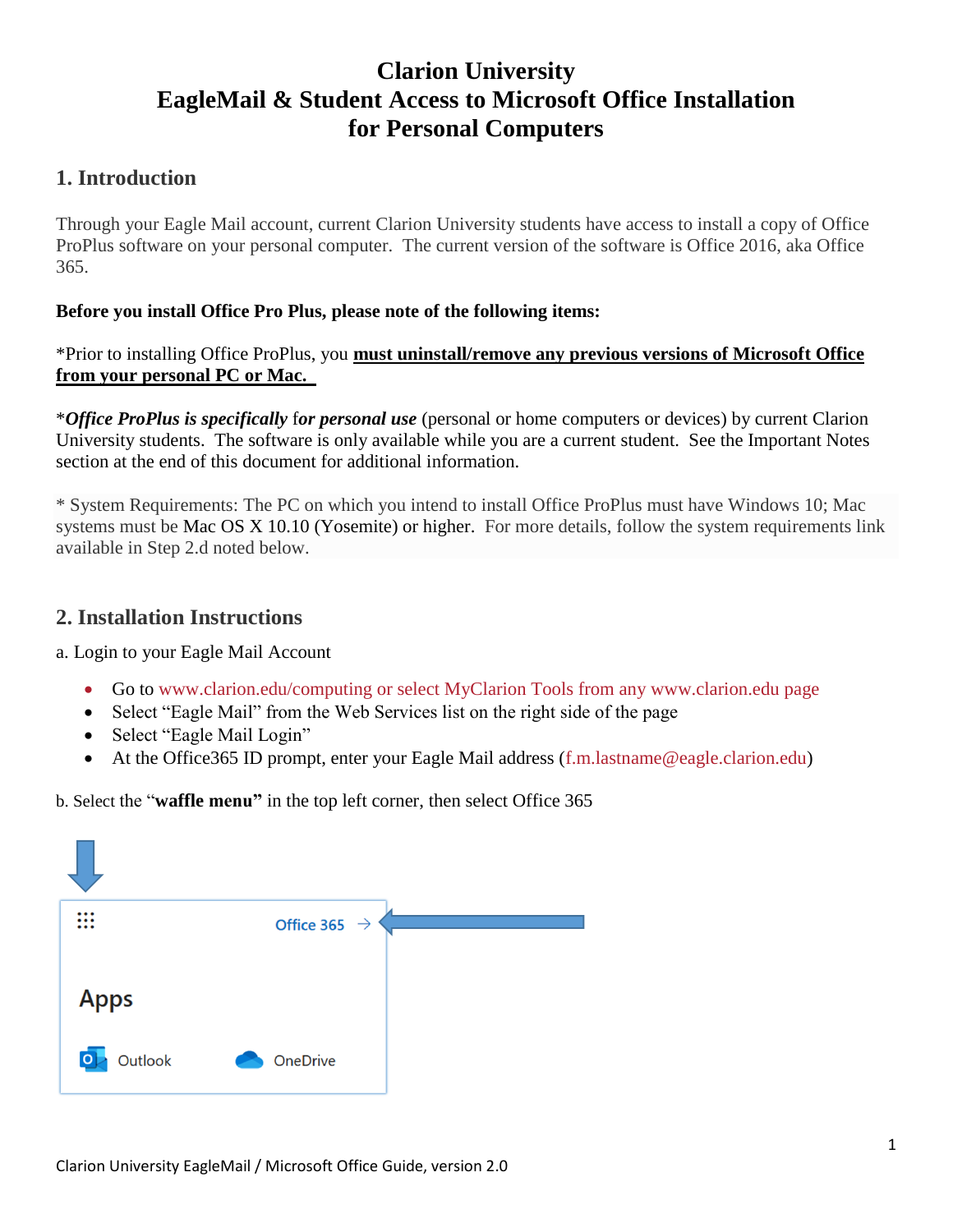#### c. From the Office 365 select, select "**Install Office**, **Office 365 Apps"**



d. From the software menu, select "**install**". Note: To Check the system requirements for your machine, select the "Review system requirements" link

Follow the prompts to complete the install. Note that a popup box may appear at the bottom of the screen asking if you want to run or save the setup program for office. Select "Run (or save the file to your local drive then run the file). The file name of the install program will be something similar to

| ■ sRetail 116c6a3a-7c57-4ec0-869d-d400e1291191 TX PR .exe |                     |
|-----------------------------------------------------------|---------------------|
| which is: Binary File (1.1 MB)                            |                     |
| from: https://c2rsetup.officeapps.live.com                | (or .DMG for a Mac) |
|                                                           |                     |

e. The installation will begin. Do not turn off or restart your computer until the installation is completed. Follow the prompts and note the following items:

- You may be prompted for your office 365 account information. Enter you Eagle Mail address [\(f.m.last@eagle.clarion.edu\)](mailto:f.m.last@eagle.clarion.edu)
- You may be prompted select between a "Microsoft Account" and a "Work or School Account." Select "Work or School Account."

The installer will notify you when the installation is completed. The message will read something along the lines of "You're Good to Go", Once you see this message, the office install is finished. Select "All done" to exit the install. At that point, you are ready to use Microsoft Office in your PC!